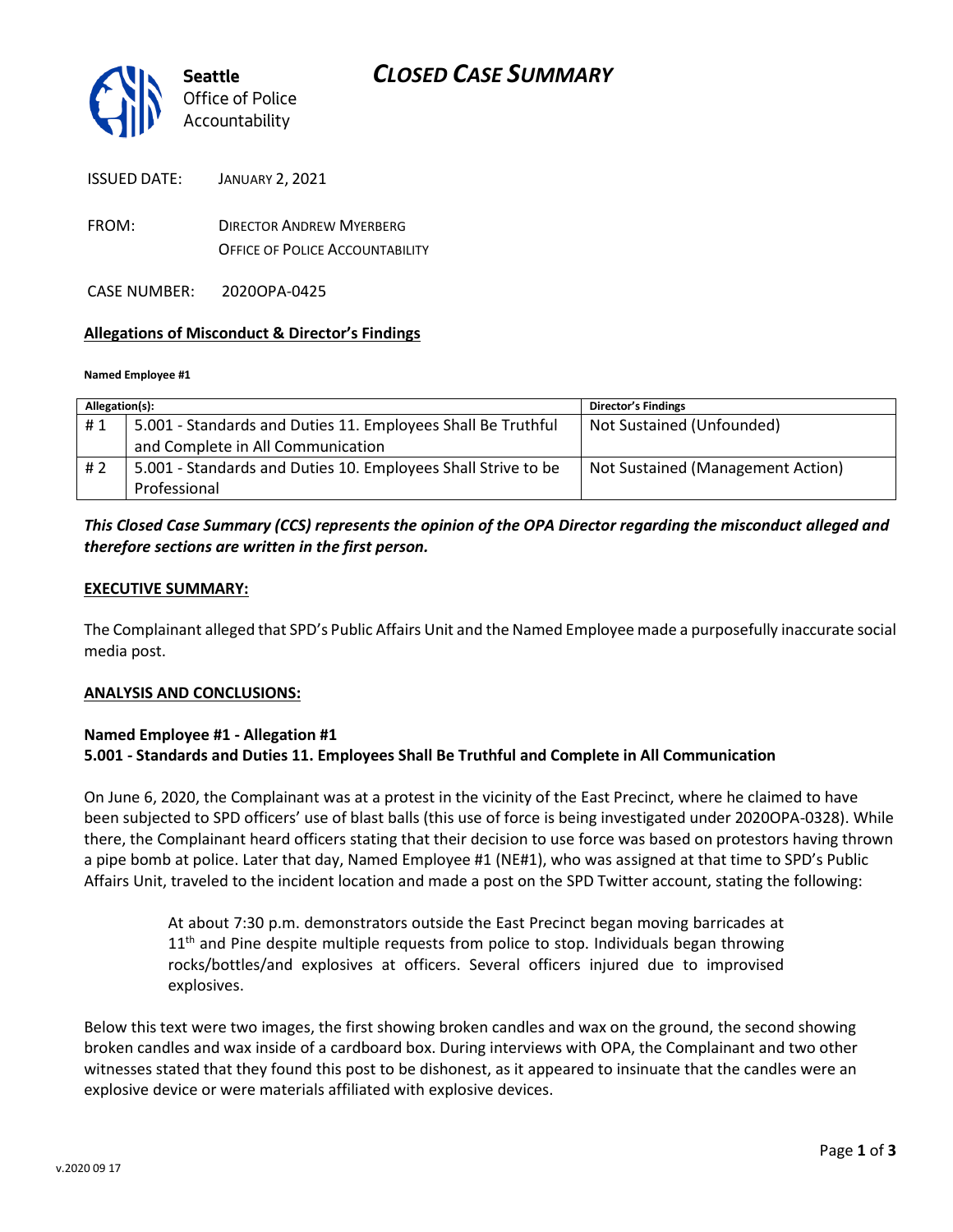# *CLOSED CASE SUMMARY*

OPA CASE NUMBER: 2020OPA-0425

In her statement to OPA, NE#1 indicated that at the time of the incident, she learned that a number of projectiles (including the candles) had been thrown at officers. At the time that the candles were recovered, officers on scene stated that they believed the candles to have been utilized as part of the explosion, possibly as a starter. NE#1 went on to state that the Arson Bombs Squad (ABS) took custody of the candles to see if they were used in the explosion, but that ABS did not reach a conclusion until after NE#1 made the Twitter post in question. As such, NE#1 made the Twitter post under the pretense that the candles may have been used in the explosion. According to NE#1, she hadn't received "follow-up information from ABS for a couple of days," at which point ABS indicated that the candle was not involved in an explosion.

When asked, NE#1 stated that her post was not intended to be deceptive or dishonest, but rather an effort to get information out to the public. In this vein, NE#1 stated that she and her unit were under "an enormous amount of pressure from the incident commander on scene to start putting information out." NE#1 noted that she attempted to address with her superiors the issue of posting to Twitter too quickly, without fully investigating an incident, but nevertheless felt pressured to post information as quickly as possible.

SPD Policy 5.001-POL-11 requires Department employees to be truthful and complete in all communications.

OPA's investigation indicated that NE#1's Twitter post accurately stated that projectiles, including improvised explosives, were thrown at officers during the course of the protest and that officers suffered injuries as a result. OPA's investigation also determined that the candles shown in NE#1's Twitter post were recovered from the scene of the incident. Where NE#1 went wrong was writing a post that made it seem that the candles were, in fact, the explosive devices that had been used. In hindsight, this was clearly incorrect; however, NE#1 did not know that at the time and posted based on information that had been provided to her by others and that she believed in good faith. Moreover, OPA finds it significant that NE#1 made the posts reluctantly and based on pressure from her chain of command to quickly get information out.

Given the above and when addressing the narrow question of whether NE#1 was dishonest as contemplated by this policy, OPA finds that she was not and recommends that this allegation be Not Sustained – Unfounded.

## Recommended Finding: **Not Sustained (Unfounded)**

## **Named Employee #1 - Allegation #2**

## **5.001 - Standards and Duties 10. Employees Shall Strive to be Professional**

SPD Policy 5.001-POL-10 requires that SPD employees "strive to be professional." The policy further instructs that "employees may not engage in behavior that undermines public trust in the Department, the officer, or other officers" whether on or off duty. (SPD Policy 5.001-POL-10.) The policy further states the following: "Any time employees represent the Department or identify themselves as police officers or Department employees, they will not use profanity directed as an insult or any language that is derogatory, contemptuous, or disrespectful toward any person." (*Id*.) Lastly, the policy instructs Department employees to "avoid unnecessary escalation of events even if those events do not end in reportable uses of force." (*Id*.)

As discussed above, by posting in haste at the behest of her chain of command, NE#1 made statements that were inaccurate. It seems to OPA that making posts hurriedly and based on unverified reports is likely to result in such



**Seattle** *Office of Police Accountability*